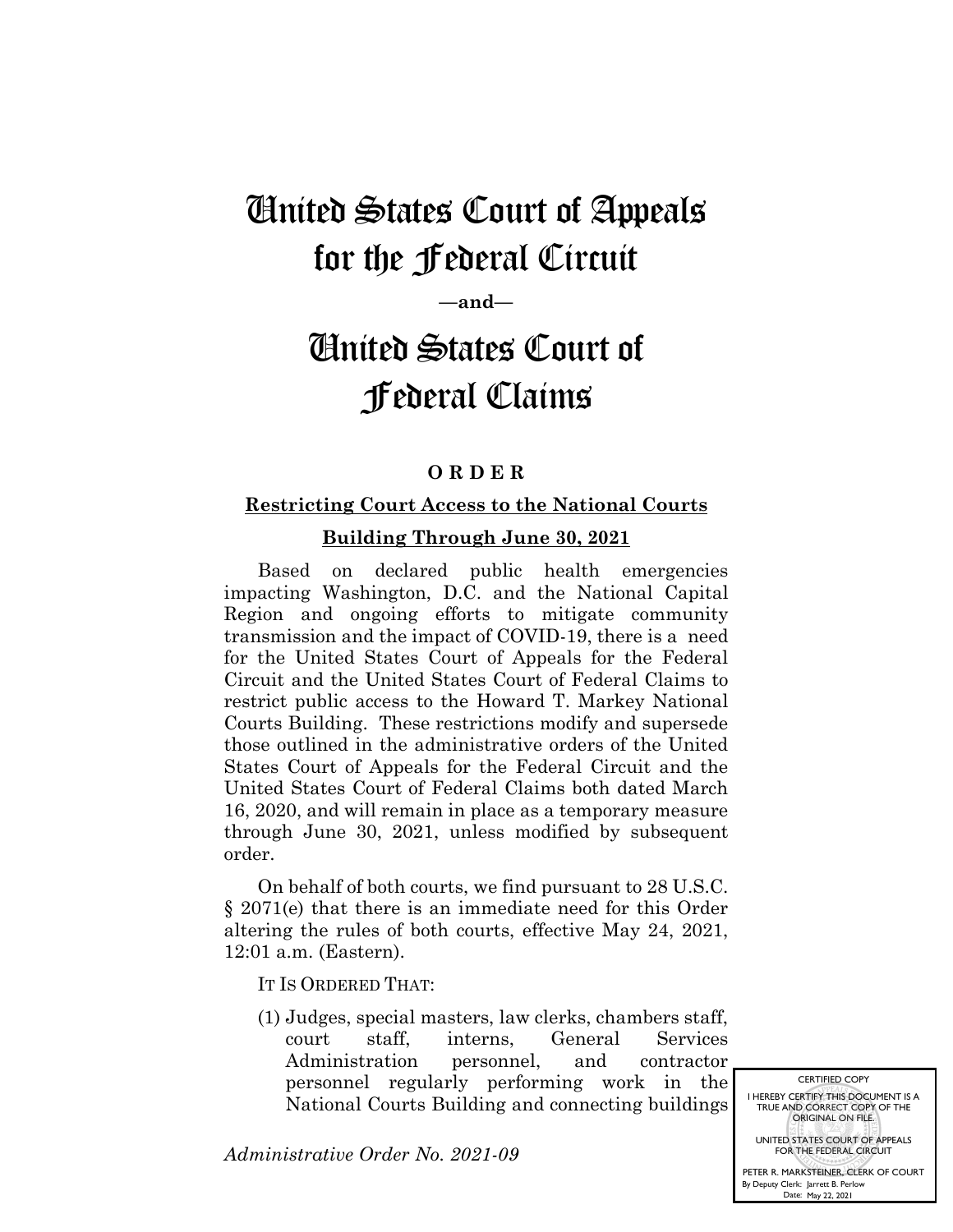(NCB), and law enforcement and security personnel and contractors assigned to the NCB will be admitted to the NCB upon the presentation of appropriate identifying credentials.

- (2) Litigants, witnesses, and any other parties who will be physically present in the NCB because of their participation in a scheduled hearing that day will be admitted to the NCB upon the presentation of appropriate identifying credentials.
- (3) All others will be granted access to the NCB on a case-by-case basis by the Chief Judge of whichever court is appropriate under the circumstances, or her designee.
- (4) Requests for access must be submitted in writing, ideally via email, no later than 24 hours in advance, to the Circuit Executive and Clerk of Court of the United States Court of Appeals for the Federal Circuit or to the Clerk of Court of the United States Court of Federal Claims, whichever court is appropriate under the circumstances.
- (5) The following rules apply to all individuals entering the NCB for any purpose:
	- a. Fully vaccinated individuals may forego wearing masks and physical distancing. (Individuals are considered "fully vaccinated" for COVID-19 two weeks after receiving their second dose in a two-dose series vaccine or two weeks after receiving a single dose vaccine.)
	- b. Maximum capacity in the elevators located in the public lobby will be limited to no more than four riders at a time. Maximum capacity in the private judges and staff elevators will be limited to no more than two riders at a time.
	- c. Unvaccinated individuals must continue to wear masks and observe physical distancing in accordance with CDC guidance.